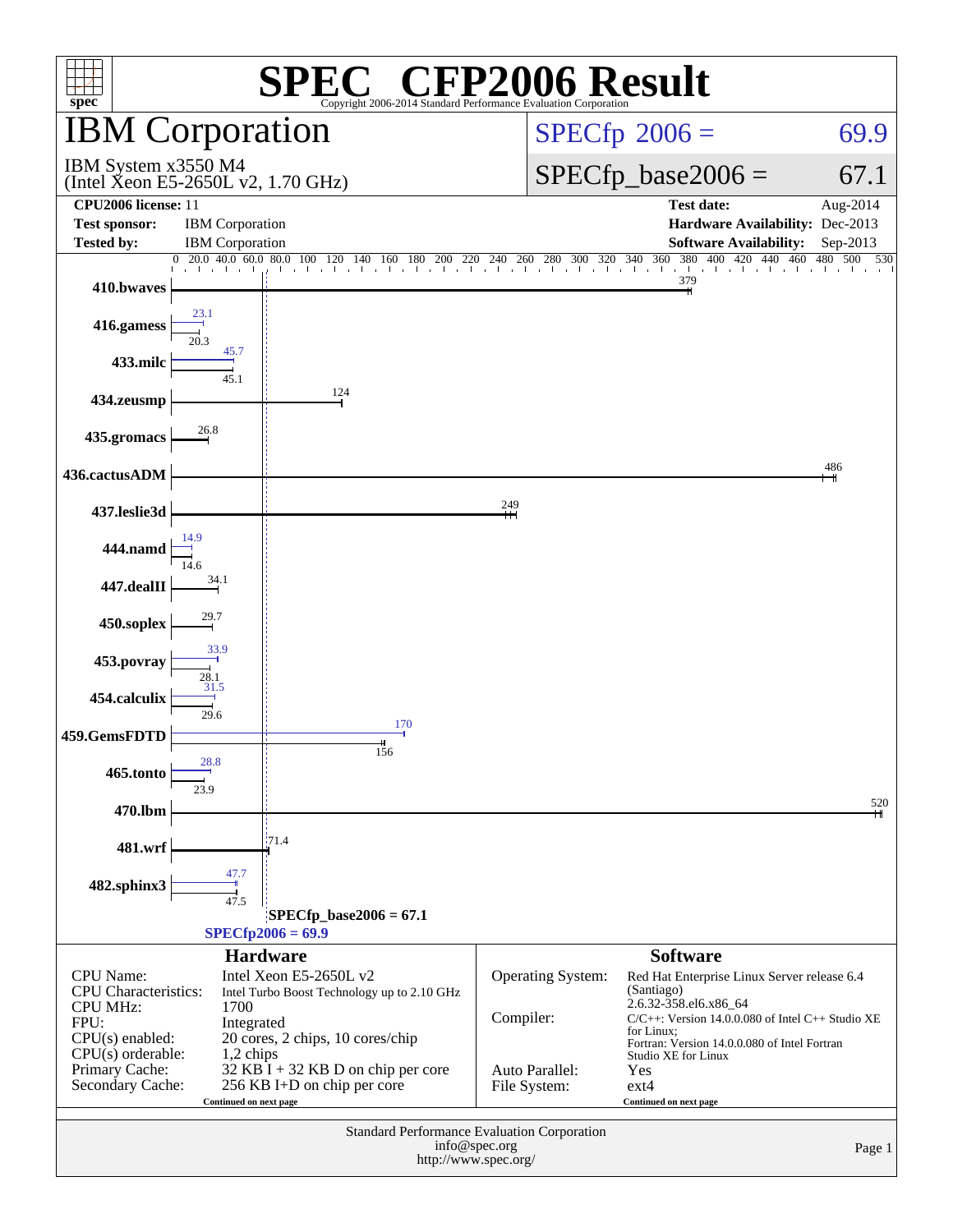

## **BM Corporation**

#### IBM System x3550 M4

(Intel Xeon E5-2650L v2, 1.70 GHz)

## $SPECfp2006 = 69.9$  $SPECfp2006 = 69.9$

#### $SPECfp\_base2006 = 67.1$

| CPU <sub>2006</sub> license: 11                                            |                                                                                                                                                           |                                                                                    | <b>Test date:</b><br>Aug-2014                              |
|----------------------------------------------------------------------------|-----------------------------------------------------------------------------------------------------------------------------------------------------------|------------------------------------------------------------------------------------|------------------------------------------------------------|
| <b>Test sponsor:</b>                                                       | <b>IBM</b> Corporation                                                                                                                                    |                                                                                    | Hardware Availability: Dec-2013                            |
| <b>Tested by:</b>                                                          | <b>IBM</b> Corporation                                                                                                                                    |                                                                                    | <b>Software Availability:</b><br>$Sep-2013$                |
| L3 Cache:<br>Other Cache:<br>Memory:<br>Disk Subsystem:<br>Other Hardware: | $25 \text{ MB I+D}$ on chip per chip<br>None<br>256 GB (16 x 16 GB 2Rx4 PC3-14900R-13, ECC,<br>running at 1600 MHz)<br>1 x 400 GB SAS SSD, RAID 0<br>None | <b>System State:</b><br><b>Base Pointers:</b><br>Peak Pointers:<br>Other Software: | Run level 3 (multi-user)<br>64-bit<br>$32/64$ -bit<br>None |

**[Results Table](http://www.spec.org/auto/cpu2006/Docs/result-fields.html#ResultsTable)**

| <b>Results Table</b> |                |                      |                |       |                |           |                      |                     |                |              |                |              |
|----------------------|----------------|----------------------|----------------|-------|----------------|-----------|----------------------|---------------------|----------------|--------------|----------------|--------------|
|                      | <b>Base</b>    |                      |                |       | <b>Peak</b>    |           |                      |                     |                |              |                |              |
| <b>Benchmark</b>     | <b>Seconds</b> | <b>Ratio</b>         | <b>Seconds</b> | Ratio | <b>Seconds</b> | Ratio     | <b>Seconds</b>       | <b>Ratio</b>        | <b>Seconds</b> | <b>Ratio</b> | <b>Seconds</b> | <b>Ratio</b> |
| 410.bwayes           | 35.8           | 379                  | 35.6           | 382   | 35.8           | 379       | 35.8                 | 379                 | 35.6           | 382          | 35.8           | 379          |
| 416.gamess           | 966            | 20.3                 | 967            | 20.2  | 966            | 20.3      | 846                  | 23.1                | 846            | 23.1         | 848            | 23.1         |
| 433.milc             | 203            | 45.1                 | 203            | 45.1  | 204            | 45.1      | 201                  | 45.7                | 201            | 45.6         | 201            | 45.7         |
| 434.zeusmp           | 72.8           | 125                  | 73.2           | 124   | 73.2           | 124       | 72.8                 | 125                 | 73.2           | 124          | 73.2           | <u>124</u>   |
| 435.gromacs          | 266            | 26.8                 | 266            | 26.8  | 266            | 26.8      | 266                  | 26.8                | 266            | 26.8         | 266            | 26.8         |
| 436.cactusADM        | 24.6           | 486                  | 24.5           | 488   | 25.0           | 478       | <u>24.6</u>          | 486                 | 24.5           | 488          | 25.0           | 478          |
| 437.leslie3d         | 37.8           | 249                  | 37.2           | 253   | 38.4           | 245       | 37.8                 | 249                 | 37.2           | 253          | 38.4           | 245          |
| 444.namd             | 549            | 14.6                 | 549            | 14.6  | 549            | 14.6      | 538                  | 14.9                | 538            | 14.9         | 538            | 14.9         |
| 447.dealII           | 336            | 34.1                 | 335            | 34.1  | 336            | 34.1      | 336                  | 34.1                | 335            | 34.1         | 336            | 34.1         |
| 450.soplex           | 281            | 29.7                 | 281            | 29.7  | 282            | 29.6      | <u>281</u>           | 29.7                | 281            | 29.7         | 282            | 29.6         |
| 453.povray           | 189            | 28.2                 | 189            | 28.1  | 189            | 28.1      | 157                  | 33.9                | <u>157</u>     | 33.9         | 159            | 33.5         |
| 454.calculix         | 279            | 29.6                 | 279            | 29.6  | 278            | 29.6      | 262                  | 31.5                | 262            | 31.5         | 262            | 31.5         |
| 459.GemsFDTD         | 68.7           | 154                  | 67.9           | 156   | 67.7           | 157       | 62.1                 | 171                 | 62.3           | 170          | 62.3           | 170          |
| 465.tonto            | 414            | 23.8                 | 411            | 24.0  | 411            | 23.9      | 341                  | 28.8                | 342            | 28.8         | 345            | 28.6         |
| 470.1bm              | 26.3           | 522                  | 26.6           | 517   | 26.4           | 520       | 26.3                 | 522                 | 26.6           | 517          | 26.4           | 520          |
| 481.wrf              | 157            | 71.4                 | 156            | 71.5  | 157            | 71.0      | 157                  | 71.4                | 156            | 71.5         | 157            | 71.0         |
| 482.sphinx3          | 411            | 47.5                 | 412            | 47.3  | 409            | 47.7      | 408                  | 47.7                | 419            | 46.5         | 409            | 47.7         |
| $\mathbf{r}$         | $\mathbf{1}$ . | $\sim$ $\sim$ $\sim$ | $\sim$ $\sim$  | 1.1.1 |                | $T = 1.1$ | 1.11<br>$\mathbf{1}$ | $-1$ $-1$ $-1$ $-1$ | $\cdot$        |              |                |              |

#### Results appear in the [order in which they were run.](http://www.spec.org/auto/cpu2006/Docs/result-fields.html#RunOrder) Bold underlined text [indicates a median measurement.](http://www.spec.org/auto/cpu2006/Docs/result-fields.html#Median)

#### **[Operating System Notes](http://www.spec.org/auto/cpu2006/Docs/result-fields.html#OperatingSystemNotes)**

 Stack size set to unlimited using "ulimit -s unlimited" Zone reclaim mode enabled with: echo 1 > /proc/sys/vm/zone\_reclaim\_mode Intel Idle Driver disabled with the following Linux kernel parameter in /etc/grub.conf: intel\_idle.max\_cstate=0

#### **[Platform Notes](http://www.spec.org/auto/cpu2006/Docs/result-fields.html#PlatformNotes)**

 BIOS setting: Operating Mode set to Maximum Performance Hyper-Threading set to Disable Sysinfo program /home/SPECcpu-20140116-ic14.0/config/sysinfo.rev6818 \$Rev: 6818 \$ \$Date:: 2012-07-17 #\$ e86d102572650a6e4d596a3cee98f191

Continued on next page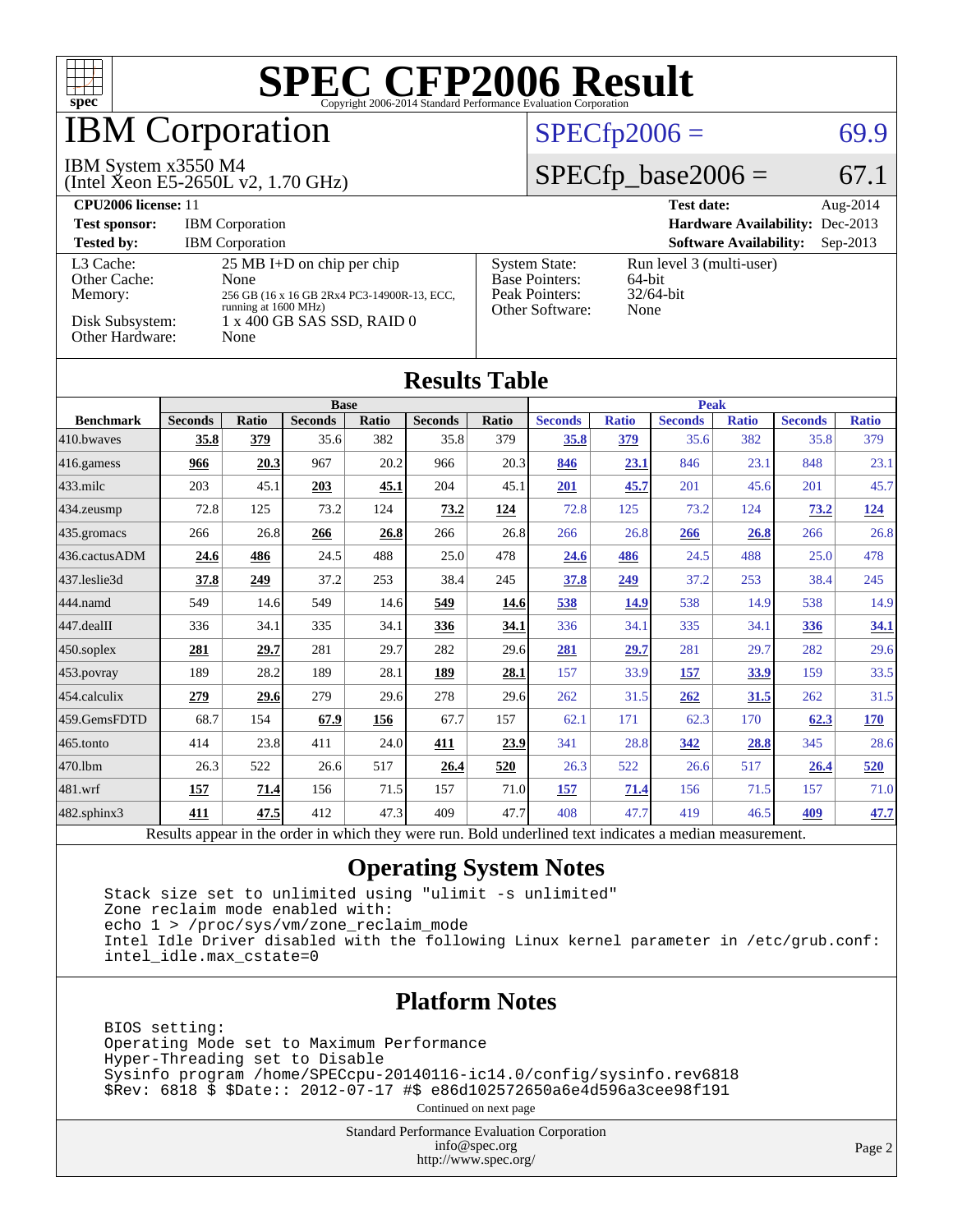

IBM Corporation

 $SPECTp2006 = 69.9$ 

(Intel Xeon E5-2650L v2, 1.70 GHz) IBM System x3550 M4

 $SPECTp\_base2006 = 67.1$ 

**[Test sponsor:](http://www.spec.org/auto/cpu2006/Docs/result-fields.html#Testsponsor)** IBM Corporation **[Hardware Availability:](http://www.spec.org/auto/cpu2006/Docs/result-fields.html#HardwareAvailability)** Dec-2013

**[CPU2006 license:](http://www.spec.org/auto/cpu2006/Docs/result-fields.html#CPU2006license)** 11 **[Test date:](http://www.spec.org/auto/cpu2006/Docs/result-fields.html#Testdate)** Aug-2014 **[Tested by:](http://www.spec.org/auto/cpu2006/Docs/result-fields.html#Testedby)** IBM Corporation **[Software Availability:](http://www.spec.org/auto/cpu2006/Docs/result-fields.html#SoftwareAvailability)** Sep-2013

#### **[Platform Notes \(Continued\)](http://www.spec.org/auto/cpu2006/Docs/result-fields.html#PlatformNotes)**

 running on x3550M4 Thu Aug 14 10:59:44 2014 This section contains SUT (System Under Test) info as seen by some common utilities. To remove or add to this section, see: <http://www.spec.org/cpu2006/Docs/config.html#sysinfo> From /proc/cpuinfo model name : Intel(R) Xeon(R) CPU E5-2650L v2 @ 1.70GHz 2 "physical id"s (chips) 20 "processors" cores, siblings (Caution: counting these is hw and system dependent. The following excerpts from /proc/cpuinfo might not be reliable. Use with caution.) cpu cores : 10 siblings : 10 physical 0: cores 0 1 2 3 4 8 9 10 11 12 physical 1: cores 0 1 2 3 4 8 9 10 11 12 cache size : 25600 KB From /proc/meminfo MemTotal: 264465060 kB HugePages\_Total: 0<br>Hugepagesize: 2048 kB Hugepagesize: /usr/bin/lsb\_release -d Red Hat Enterprise Linux Server release 6.4 (Santiago) From /etc/\*release\* /etc/\*version\* redhat-release: Red Hat Enterprise Linux Server release 6.4 (Santiago) system-release: Red Hat Enterprise Linux Server release 6.4 (Santiago) system-release-cpe: cpe:/o:redhat:enterprise\_linux:6server:ga:server uname -a: Linux x3550M4 2.6.32-358.18.1.el6.x86\_64 #1 SMP Fri Aug 2 17:04:38 EDT 2013 x86\_64 x86\_64 x86\_64 GNU/Linux run-level 3 Aug 14 10:49 SPEC is set to: /home/SPECcpu-20140116-ic14.0 Filesystem Type Size Used Avail Use% Mounted on /dev/mapper/vg\_x3550m4-lv\_home ext4 312G 208G 89G 70% /home Additional information from dmidecode: BIOS IBM -[D7E139YUS-1.70]- 05/13/2014 Memory: 8x Not Specified Not Specified 16x Samsung M393B2G70QH0-CMA 16 GB 1600 MHz 2 rank (End of data from sysinfo program)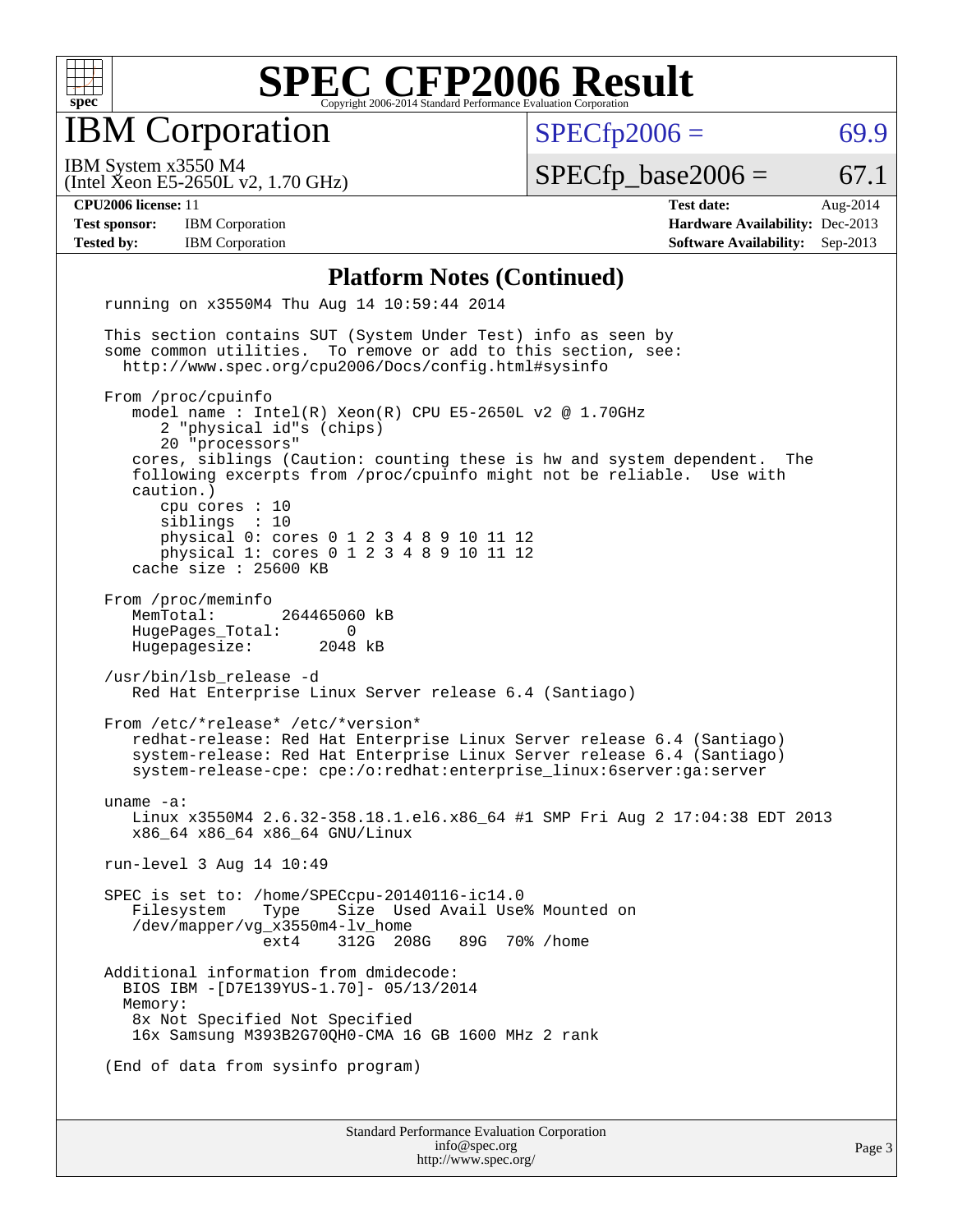

IBM Corporation

 $SPECTp2006 = 69.9$ 

(Intel Xeon E5-2650L v2, 1.70 GHz) IBM System x3550 M4

 $SPECfp\_base2006 = 67.1$ 

**[CPU2006 license:](http://www.spec.org/auto/cpu2006/Docs/result-fields.html#CPU2006license)** 11 **[Test date:](http://www.spec.org/auto/cpu2006/Docs/result-fields.html#Testdate)** Aug-2014 **[Test sponsor:](http://www.spec.org/auto/cpu2006/Docs/result-fields.html#Testsponsor)** IBM Corporation **[Hardware Availability:](http://www.spec.org/auto/cpu2006/Docs/result-fields.html#HardwareAvailability)** Dec-2013 **[Tested by:](http://www.spec.org/auto/cpu2006/Docs/result-fields.html#Testedby)** IBM Corporation **[Software Availability:](http://www.spec.org/auto/cpu2006/Docs/result-fields.html#SoftwareAvailability)** Sep-2013

#### **[General Notes](http://www.spec.org/auto/cpu2006/Docs/result-fields.html#GeneralNotes)**

Environment variables set by runspec before the start of the run: KMP AFFINITY = "granularity=fine, compact,  $0,1$ " LD\_LIBRARY\_PATH = "/home/SPECcpu-20140116-ic14.0/libs/32:/home/SPECcpu-20140116-ic14.0/libs/64:/home/SPECcpu-20140116-ic14.0/sh" OMP\_NUM\_THREADS = "20"

 Binaries compiled on a system with 1x Core i7-860 CPU + 8GB memory using RedHat EL 6.4 Transparent Huge Pages enabled with: echo always > /sys/kernel/mm/redhat\_transparent\_hugepage/enabled runspec command invoked through numactl i.e.: numactl --interleave=all runspec <etc>

**[Base Compiler Invocation](http://www.spec.org/auto/cpu2006/Docs/result-fields.html#BaseCompilerInvocation)**

[C benchmarks](http://www.spec.org/auto/cpu2006/Docs/result-fields.html#Cbenchmarks):  $\text{icc}$   $-\text{m64}$ 

[C++ benchmarks:](http://www.spec.org/auto/cpu2006/Docs/result-fields.html#CXXbenchmarks) [icpc -m64](http://www.spec.org/cpu2006/results/res2014q3/cpu2006-20140819-30959.flags.html#user_CXXbase_intel_icpc_64bit_bedb90c1146cab66620883ef4f41a67e)

[Fortran benchmarks](http://www.spec.org/auto/cpu2006/Docs/result-fields.html#Fortranbenchmarks): [ifort -m64](http://www.spec.org/cpu2006/results/res2014q3/cpu2006-20140819-30959.flags.html#user_FCbase_intel_ifort_64bit_ee9d0fb25645d0210d97eb0527dcc06e)

[Benchmarks using both Fortran and C](http://www.spec.org/auto/cpu2006/Docs/result-fields.html#BenchmarksusingbothFortranandC): [icc -m64](http://www.spec.org/cpu2006/results/res2014q3/cpu2006-20140819-30959.flags.html#user_CC_FCbase_intel_icc_64bit_0b7121f5ab7cfabee23d88897260401c) [ifort -m64](http://www.spec.org/cpu2006/results/res2014q3/cpu2006-20140819-30959.flags.html#user_CC_FCbase_intel_ifort_64bit_ee9d0fb25645d0210d97eb0527dcc06e)

## **[Base Portability Flags](http://www.spec.org/auto/cpu2006/Docs/result-fields.html#BasePortabilityFlags)**

| 410.bwaves: -DSPEC CPU LP64                 |                                                                |
|---------------------------------------------|----------------------------------------------------------------|
| 416.gamess: -DSPEC CPU LP64                 |                                                                |
| 433.milc: -DSPEC CPU LP64                   |                                                                |
| 434.zeusmp: - DSPEC_CPU_LP64                |                                                                |
| 435.gromacs: -DSPEC_CPU_LP64 -nofor_main    |                                                                |
| 436.cactusADM: -DSPEC CPU LP64 -nofor main  |                                                                |
| 437.leslie3d: -DSPEC CPU LP64               |                                                                |
| 444.namd: -DSPEC CPU LP64                   |                                                                |
| 447.dealII: -DSPEC CPU LP64                 |                                                                |
| 450.soplex: -DSPEC_CPU_LP64                 |                                                                |
| 453.povray: -DSPEC_CPU_LP64                 |                                                                |
| 454.calculix: - DSPEC CPU LP64 - nofor main |                                                                |
| 459.GemsFDTD: -DSPEC CPU LP64               |                                                                |
| 465.tonto: -DSPEC CPU LP64                  |                                                                |
| 470.1bm: - DSPEC CPU LP64                   |                                                                |
|                                             | 481.wrf: -DSPEC_CPU_LP64 -DSPEC_CPU_CASE_FLAG -DSPEC_CPU_LINUX |
| 482.sphinx3: -DSPEC_CPU_LP64                |                                                                |
|                                             |                                                                |

| <b>Standard Performance Evaluation Corporation</b> |
|----------------------------------------------------|
| info@spec.org                                      |
| http://www.spec.org/                               |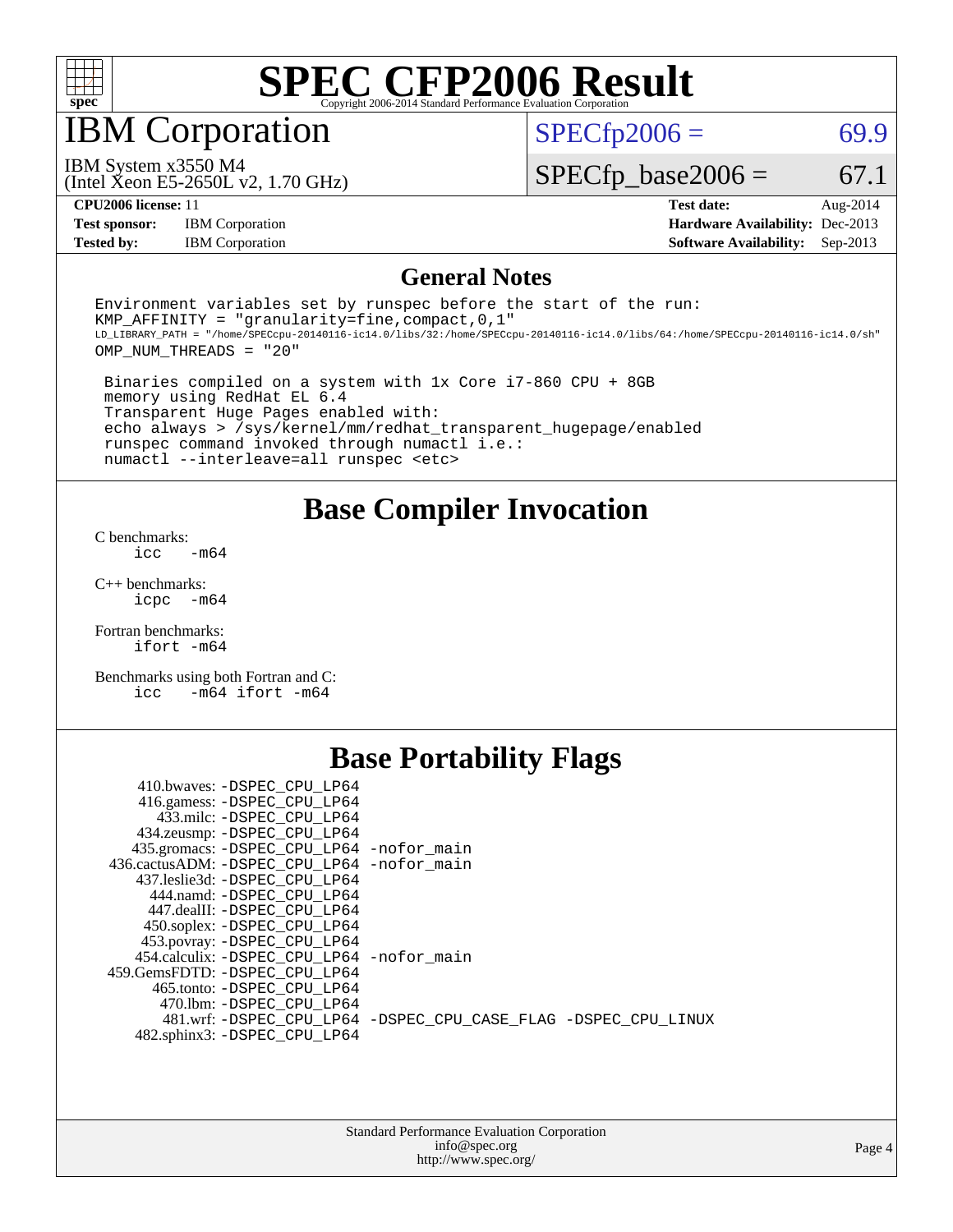

IBM Corporation

 $SPECfp2006 = 69.9$  $SPECfp2006 = 69.9$ 

(Intel Xeon E5-2650L v2, 1.70 GHz) IBM System x3550 M4

 $SPECTp\_base2006 = 67.1$ 

**[CPU2006 license:](http://www.spec.org/auto/cpu2006/Docs/result-fields.html#CPU2006license)** 11 **[Test date:](http://www.spec.org/auto/cpu2006/Docs/result-fields.html#Testdate)** Aug-2014 **[Test sponsor:](http://www.spec.org/auto/cpu2006/Docs/result-fields.html#Testsponsor)** IBM Corporation **[Hardware Availability:](http://www.spec.org/auto/cpu2006/Docs/result-fields.html#HardwareAvailability)** Dec-2013

**[Tested by:](http://www.spec.org/auto/cpu2006/Docs/result-fields.html#Testedby)** IBM Corporation **[Software Availability:](http://www.spec.org/auto/cpu2006/Docs/result-fields.html#SoftwareAvailability)** Sep-2013

### **[Base Optimization Flags](http://www.spec.org/auto/cpu2006/Docs/result-fields.html#BaseOptimizationFlags)**

[C benchmarks](http://www.spec.org/auto/cpu2006/Docs/result-fields.html#Cbenchmarks): [-xAVX](http://www.spec.org/cpu2006/results/res2014q3/cpu2006-20140819-30959.flags.html#user_CCbase_f-xAVX) [-ipo](http://www.spec.org/cpu2006/results/res2014q3/cpu2006-20140819-30959.flags.html#user_CCbase_f-ipo) [-O3](http://www.spec.org/cpu2006/results/res2014q3/cpu2006-20140819-30959.flags.html#user_CCbase_f-O3) [-no-prec-div](http://www.spec.org/cpu2006/results/res2014q3/cpu2006-20140819-30959.flags.html#user_CCbase_f-no-prec-div) [-parallel](http://www.spec.org/cpu2006/results/res2014q3/cpu2006-20140819-30959.flags.html#user_CCbase_f-parallel) [-opt-prefetch](http://www.spec.org/cpu2006/results/res2014q3/cpu2006-20140819-30959.flags.html#user_CCbase_f-opt-prefetch) [-ansi-alias](http://www.spec.org/cpu2006/results/res2014q3/cpu2006-20140819-30959.flags.html#user_CCbase_f-ansi-alias) [C++ benchmarks:](http://www.spec.org/auto/cpu2006/Docs/result-fields.html#CXXbenchmarks)

[-xAVX](http://www.spec.org/cpu2006/results/res2014q3/cpu2006-20140819-30959.flags.html#user_CXXbase_f-xAVX) [-ipo](http://www.spec.org/cpu2006/results/res2014q3/cpu2006-20140819-30959.flags.html#user_CXXbase_f-ipo) [-O3](http://www.spec.org/cpu2006/results/res2014q3/cpu2006-20140819-30959.flags.html#user_CXXbase_f-O3) [-no-prec-div](http://www.spec.org/cpu2006/results/res2014q3/cpu2006-20140819-30959.flags.html#user_CXXbase_f-no-prec-div) [-opt-prefetch](http://www.spec.org/cpu2006/results/res2014q3/cpu2006-20140819-30959.flags.html#user_CXXbase_f-opt-prefetch) [-ansi-alias](http://www.spec.org/cpu2006/results/res2014q3/cpu2006-20140819-30959.flags.html#user_CXXbase_f-ansi-alias)

[Fortran benchmarks](http://www.spec.org/auto/cpu2006/Docs/result-fields.html#Fortranbenchmarks): [-xAVX](http://www.spec.org/cpu2006/results/res2014q3/cpu2006-20140819-30959.flags.html#user_FCbase_f-xAVX) [-ipo](http://www.spec.org/cpu2006/results/res2014q3/cpu2006-20140819-30959.flags.html#user_FCbase_f-ipo) [-O3](http://www.spec.org/cpu2006/results/res2014q3/cpu2006-20140819-30959.flags.html#user_FCbase_f-O3) [-no-prec-div](http://www.spec.org/cpu2006/results/res2014q3/cpu2006-20140819-30959.flags.html#user_FCbase_f-no-prec-div) [-parallel](http://www.spec.org/cpu2006/results/res2014q3/cpu2006-20140819-30959.flags.html#user_FCbase_f-parallel) [-opt-prefetch](http://www.spec.org/cpu2006/results/res2014q3/cpu2006-20140819-30959.flags.html#user_FCbase_f-opt-prefetch)

[Benchmarks using both Fortran and C](http://www.spec.org/auto/cpu2006/Docs/result-fields.html#BenchmarksusingbothFortranandC): [-xAVX](http://www.spec.org/cpu2006/results/res2014q3/cpu2006-20140819-30959.flags.html#user_CC_FCbase_f-xAVX) [-ipo](http://www.spec.org/cpu2006/results/res2014q3/cpu2006-20140819-30959.flags.html#user_CC_FCbase_f-ipo) [-O3](http://www.spec.org/cpu2006/results/res2014q3/cpu2006-20140819-30959.flags.html#user_CC_FCbase_f-O3) [-no-prec-div](http://www.spec.org/cpu2006/results/res2014q3/cpu2006-20140819-30959.flags.html#user_CC_FCbase_f-no-prec-div) [-parallel](http://www.spec.org/cpu2006/results/res2014q3/cpu2006-20140819-30959.flags.html#user_CC_FCbase_f-parallel) [-opt-prefetch](http://www.spec.org/cpu2006/results/res2014q3/cpu2006-20140819-30959.flags.html#user_CC_FCbase_f-opt-prefetch) [-ansi-alias](http://www.spec.org/cpu2006/results/res2014q3/cpu2006-20140819-30959.flags.html#user_CC_FCbase_f-ansi-alias)

### **[Peak Compiler Invocation](http://www.spec.org/auto/cpu2006/Docs/result-fields.html#PeakCompilerInvocation)**

[C benchmarks](http://www.spec.org/auto/cpu2006/Docs/result-fields.html#Cbenchmarks):  $\text{icc}$   $-\text{m64}$ 

[C++ benchmarks:](http://www.spec.org/auto/cpu2006/Docs/result-fields.html#CXXbenchmarks) [icpc -m64](http://www.spec.org/cpu2006/results/res2014q3/cpu2006-20140819-30959.flags.html#user_CXXpeak_intel_icpc_64bit_bedb90c1146cab66620883ef4f41a67e)

[Fortran benchmarks](http://www.spec.org/auto/cpu2006/Docs/result-fields.html#Fortranbenchmarks): [ifort -m64](http://www.spec.org/cpu2006/results/res2014q3/cpu2006-20140819-30959.flags.html#user_FCpeak_intel_ifort_64bit_ee9d0fb25645d0210d97eb0527dcc06e)

[Benchmarks using both Fortran and C](http://www.spec.org/auto/cpu2006/Docs/result-fields.html#BenchmarksusingbothFortranandC): [icc -m64](http://www.spec.org/cpu2006/results/res2014q3/cpu2006-20140819-30959.flags.html#user_CC_FCpeak_intel_icc_64bit_0b7121f5ab7cfabee23d88897260401c) [ifort -m64](http://www.spec.org/cpu2006/results/res2014q3/cpu2006-20140819-30959.flags.html#user_CC_FCpeak_intel_ifort_64bit_ee9d0fb25645d0210d97eb0527dcc06e)

## **[Peak Portability Flags](http://www.spec.org/auto/cpu2006/Docs/result-fields.html#PeakPortabilityFlags)**

Same as Base Portability Flags

## **[Peak Optimization Flags](http://www.spec.org/auto/cpu2006/Docs/result-fields.html#PeakOptimizationFlags)**

[C benchmarks](http://www.spec.org/auto/cpu2006/Docs/result-fields.html#Cbenchmarks):

 433.milc: [-xAVX](http://www.spec.org/cpu2006/results/res2014q3/cpu2006-20140819-30959.flags.html#user_peakPASS2_CFLAGSPASS2_LDFLAGS433_milc_f-xAVX)(pass 2) [-prof-gen](http://www.spec.org/cpu2006/results/res2014q3/cpu2006-20140819-30959.flags.html#user_peakPASS1_CFLAGSPASS1_LDFLAGS433_milc_prof_gen_e43856698f6ca7b7e442dfd80e94a8fc)(pass 1) [-ipo](http://www.spec.org/cpu2006/results/res2014q3/cpu2006-20140819-30959.flags.html#user_peakPASS2_CFLAGSPASS2_LDFLAGS433_milc_f-ipo)(pass 2) [-O3](http://www.spec.org/cpu2006/results/res2014q3/cpu2006-20140819-30959.flags.html#user_peakPASS2_CFLAGSPASS2_LDFLAGS433_milc_f-O3)(pass 2) [-no-prec-div](http://www.spec.org/cpu2006/results/res2014q3/cpu2006-20140819-30959.flags.html#user_peakPASS2_CFLAGSPASS2_LDFLAGS433_milc_f-no-prec-div)(pass 2) [-prof-use](http://www.spec.org/cpu2006/results/res2014q3/cpu2006-20140819-30959.flags.html#user_peakPASS2_CFLAGSPASS2_LDFLAGS433_milc_prof_use_bccf7792157ff70d64e32fe3e1250b55)(pass 2) [-auto-ilp32](http://www.spec.org/cpu2006/results/res2014q3/cpu2006-20140819-30959.flags.html#user_peakCOPTIMIZE433_milc_f-auto-ilp32) [-ansi-alias](http://www.spec.org/cpu2006/results/res2014q3/cpu2006-20140819-30959.flags.html#user_peakCOPTIMIZE433_milc_f-ansi-alias)

 $470$ .lbm: basepeak = yes

```
 482.sphinx3: -xAVX -ipo -O3 -no-prec-div -unroll2 -ansi-alias
         -parallel
```
Continued on next page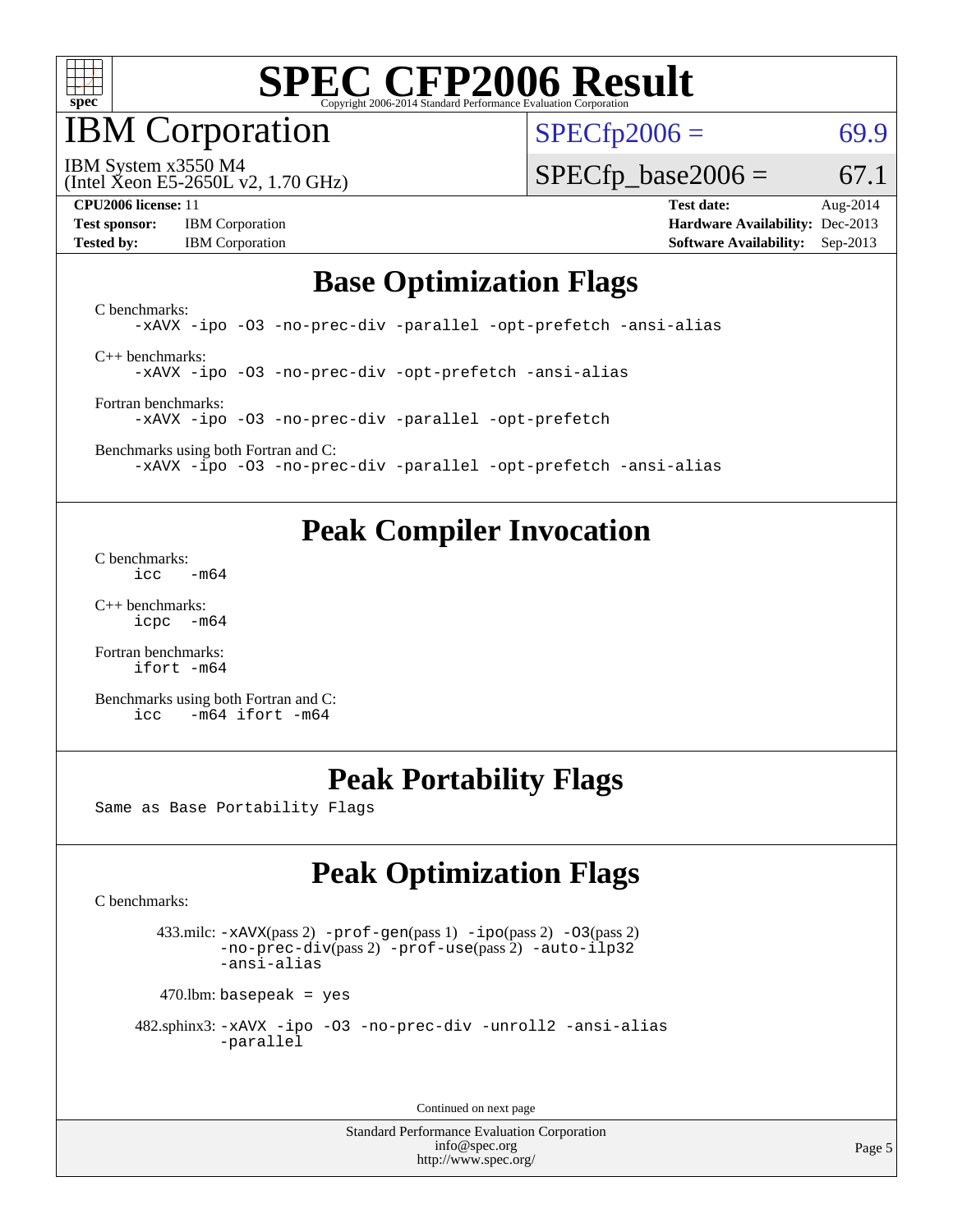

**BM** Corporation

 $SPECfp2006 = 69.9$  $SPECfp2006 = 69.9$ 

(Intel Xeon E5-2650L v2, 1.70 GHz) IBM System x3550 M4

 $SPECTp\_base2006 = 67.1$ 

| <b>Test sponsor:</b> | <b>IBM</b> Corporation |
|----------------------|------------------------|
| <b>Tested by:</b>    | <b>IBM</b> Corporation |

**[CPU2006 license:](http://www.spec.org/auto/cpu2006/Docs/result-fields.html#CPU2006license)** 11 **[Test date:](http://www.spec.org/auto/cpu2006/Docs/result-fields.html#Testdate)** Aug-2014 **[Hardware Availability:](http://www.spec.org/auto/cpu2006/Docs/result-fields.html#HardwareAvailability)** Dec-2013 **[Software Availability:](http://www.spec.org/auto/cpu2006/Docs/result-fields.html#SoftwareAvailability)** Sep-2013

## **[Peak Optimization Flags \(Continued\)](http://www.spec.org/auto/cpu2006/Docs/result-fields.html#PeakOptimizationFlags)**

```
C++ benchmarks: 
        444.namd: -xAVX(pass 2) -prof-gen(pass 1) -ipo(pass 2) -O3(pass 2)
                -no-prec-div(pass 2) -prof-use(pass 2) -fno-alias
                -auto-ilp32
       447.dealII: basepeak = yes
      450.soplex: basepeak = yes
      453.povray: -xAVX(pass 2) -prof-gen(pass 1) -ipo(pass 2) -O3(pass 2)
                -no-prec-div(pass 2) -prof-use(pass 2) -unroll4 -ansi-alias
Fortran benchmarks: 
     410.bwaves: basepeak = yes 416.gamess: -xAVX(pass 2) -prof-gen(pass 1) -ipo(pass 2) -O3(pass 2)
                -no-prec-div(pass 2) -prof-use(pass 2) -unroll2
                -inline-level=0 -scalar-rep-
      434.zeusmp: basepeak = yes
      437.leslie3d: basepeak = yes
  459.GemsFDTD: -xAVX(pass 2) -prof-gen(pass 1) -ipo(pass 2) -O3(pass 2)
                -no-prec-div(pass 2) -prof-use(pass 2) -unroll2
                -inline-level=0 -opt-prefetch -parallel
        465.tonto: -xAVX(pass 2) -prof-gen(pass 1) -ipo(pass 2) -O3(pass 2)
                -no-prec-div(pass 2) -prof-use(pass 2) -inline-calloc
                -opt-malloc-options=3-auto-unroll4
Benchmarks using both Fortran and C: 
     435.gromacs: basepeak = yes
 436.cactusADM: basepeak = yes 454.calculix: -xAVX -ipo -O3 -no-prec-div -auto-ilp32 -ansi-alias
        481.wrf: basepeak = yes
                     The flags files that were used to format this result can be browsed at
```
<http://www.spec.org/cpu2006/flags/Intel-ic14.0-official-linux64.20140128.html> <http://www.spec.org/cpu2006/flags/IBM-Platform-Flags-V1.2-IVB-B.html>

You can also download the XML flags sources by saving the following links: <http://www.spec.org/cpu2006/flags/Intel-ic14.0-official-linux64.20140128.xml> <http://www.spec.org/cpu2006/flags/IBM-Platform-Flags-V1.2-IVB-B.xml>